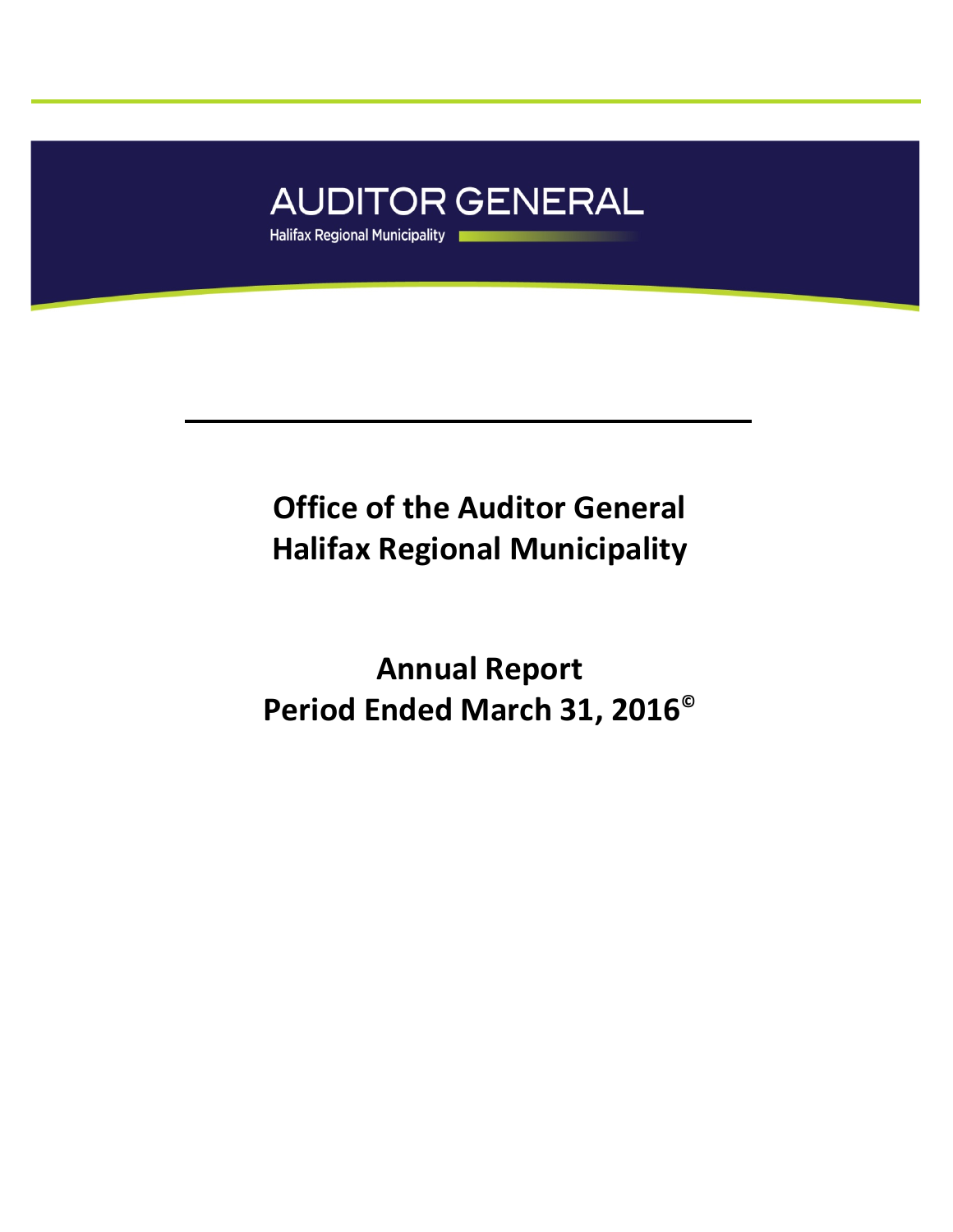# AUDITOR GENERAL<br>Halifax Regional Municipality

## **Annual Report** Period Ended March 31, 2016<sup>©</sup>

## **TABLE OF CONTENTS**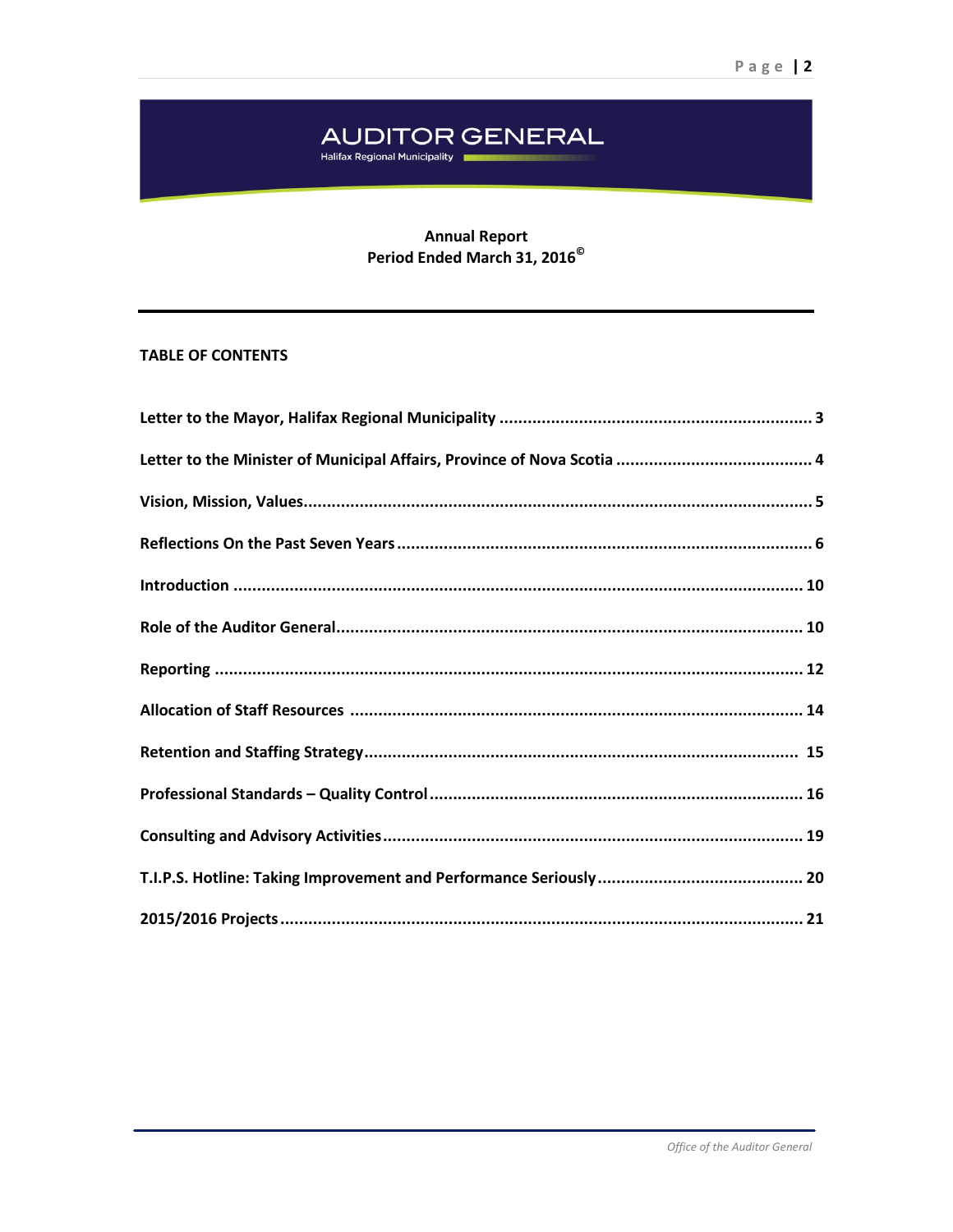## **AUDITOR GENERAL** Halifax Regional Municipality

July 11, 2016

Mayor Mike Savage Halifax Regional Municipality PO Box 1749 Halifax, NS B3J 3A5

Dear Mayor Savage,

It is with great pleasure I provide to you the Annual Report for Period Ended March 31, 2016<sup>®</sup> from the Office of the Auditor General, Halifax Regional Municipality.

This report is submitted in accordance with Section 50(6) of the Halifax Regional Municipality Charter.

Yours very truly,

Original Signed

Larry E. Munroe, FCPA, FCA, ICD.D Auditor General Halifax Regional Municipality

cc. Hon. Zach Churchill Minister of Municipal Affairs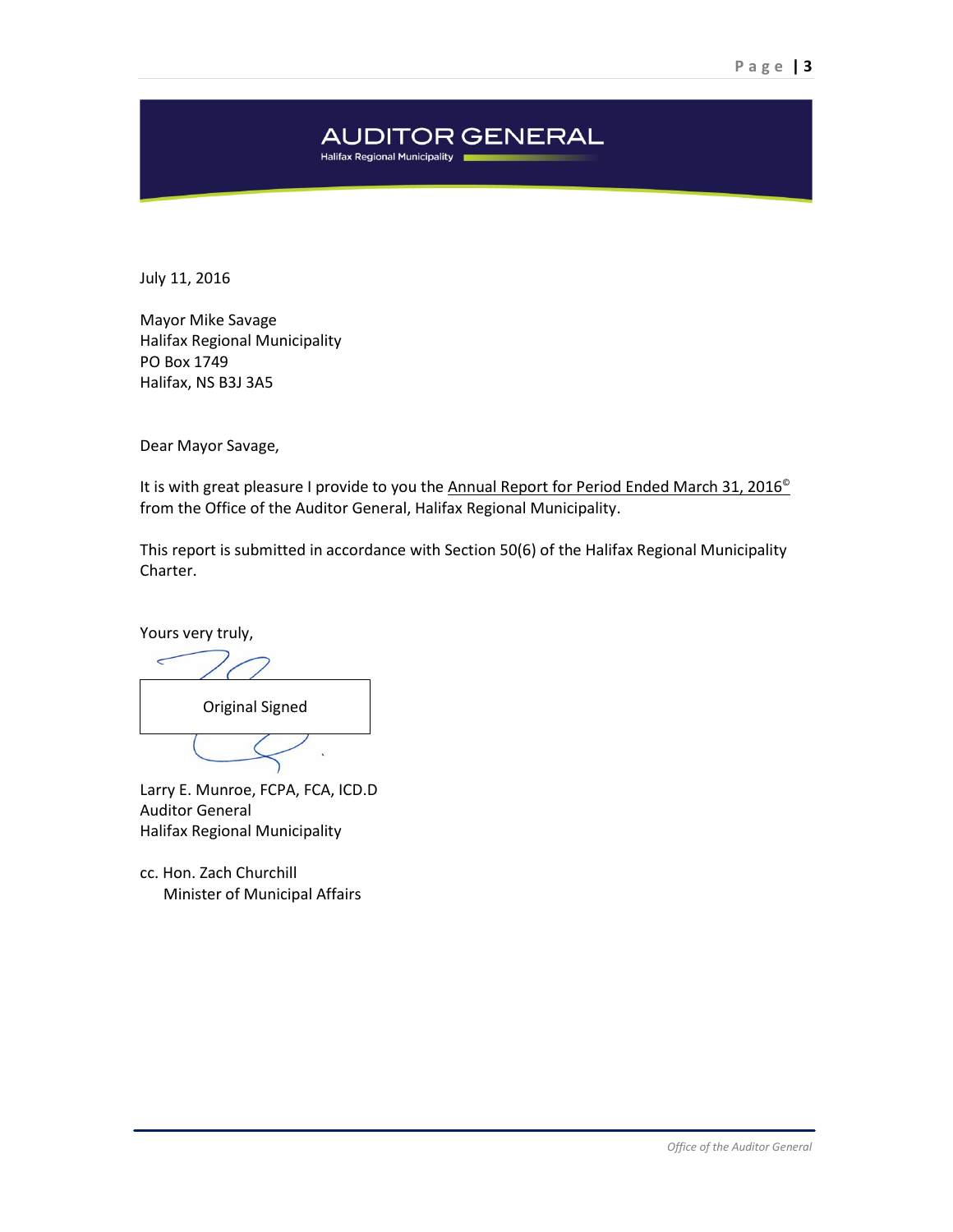## **AUDITOR GENERAL** Halifax Regional Municipality

July 11, 2016

Honourable Zach Churchill Minister of Municipal Affairs Department of Municipal Affairs Province of Nova Scotia P.O. Box 216 Halifax, NS B3J 3K5

Dear Minister Churchill,

It is with great pleasure I provide to you the Annual Report for Period Ended March 31, 2016<sup>°</sup> from the Office of the Auditor General, Halifax Regional Municipality.

This report is submitted in accordance with Section 50(6) of the Halifax Regional Municipality Charter.

Yours very truly,

Original Signed

Larry E. Munroe, FCPA, FCA, ICD.D Auditor General Halifax Regional Municipality

cc. Mike Savage Mayor, Halifax Regional Municipality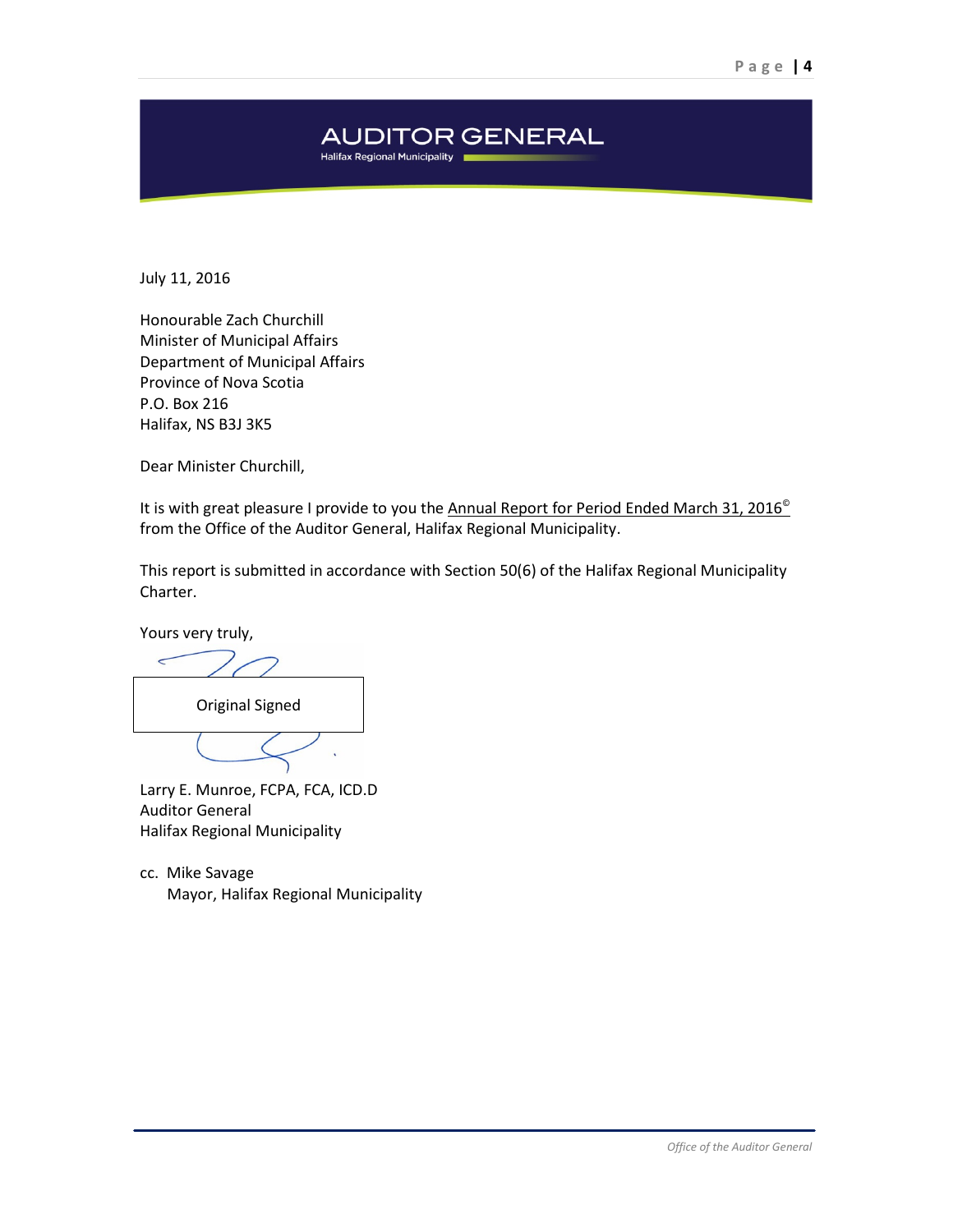| <b>Our Vision</b>  |                                                                                                                                                                                                    |
|--------------------|----------------------------------------------------------------------------------------------------------------------------------------------------------------------------------------------------|
|                    | To be a highly relevant, valued and credible organization, known for<br>professional excellence.                                                                                                   |
| <b>Our Mission</b> |                                                                                                                                                                                                    |
|                    | To make a significant contribution to the enhancement of Halifax Regional<br>Municipality's (HRM's) performance, governance and accountability.                                                    |
| <b>Our Values</b>  |                                                                                                                                                                                                    |
|                    | Performance - continuously raising standards to support the efficient and<br>effective delivery of our services; the work must be relevant to elected<br>officials, HRM Management and the public. |
|                    | Credibility (integrity) – valuing and taking responsibility for the reputation of<br>the Office of the Auditor General; accountable for our actions.                                               |
|                    | Neutrality - transparent, objective and impartial.                                                                                                                                                 |
|                    | Teamwork - working together with respect and integrity to generate better<br>solutions.                                                                                                            |
|                    | Professionalism $-$ striving for the highest standards in professional conduct<br>and development.                                                                                                 |
|                    | Confidentiality - respecting all information and contacts with the highest<br>regard for confidentiality.                                                                                          |
|                    |                                                                                                                                                                                                    |
|                    |                                                                                                                                                                                                    |
|                    |                                                                                                                                                                                                    |
|                    |                                                                                                                                                                                                    |
|                    |                                                                                                                                                                                                    |
|                    |                                                                                                                                                                                                    |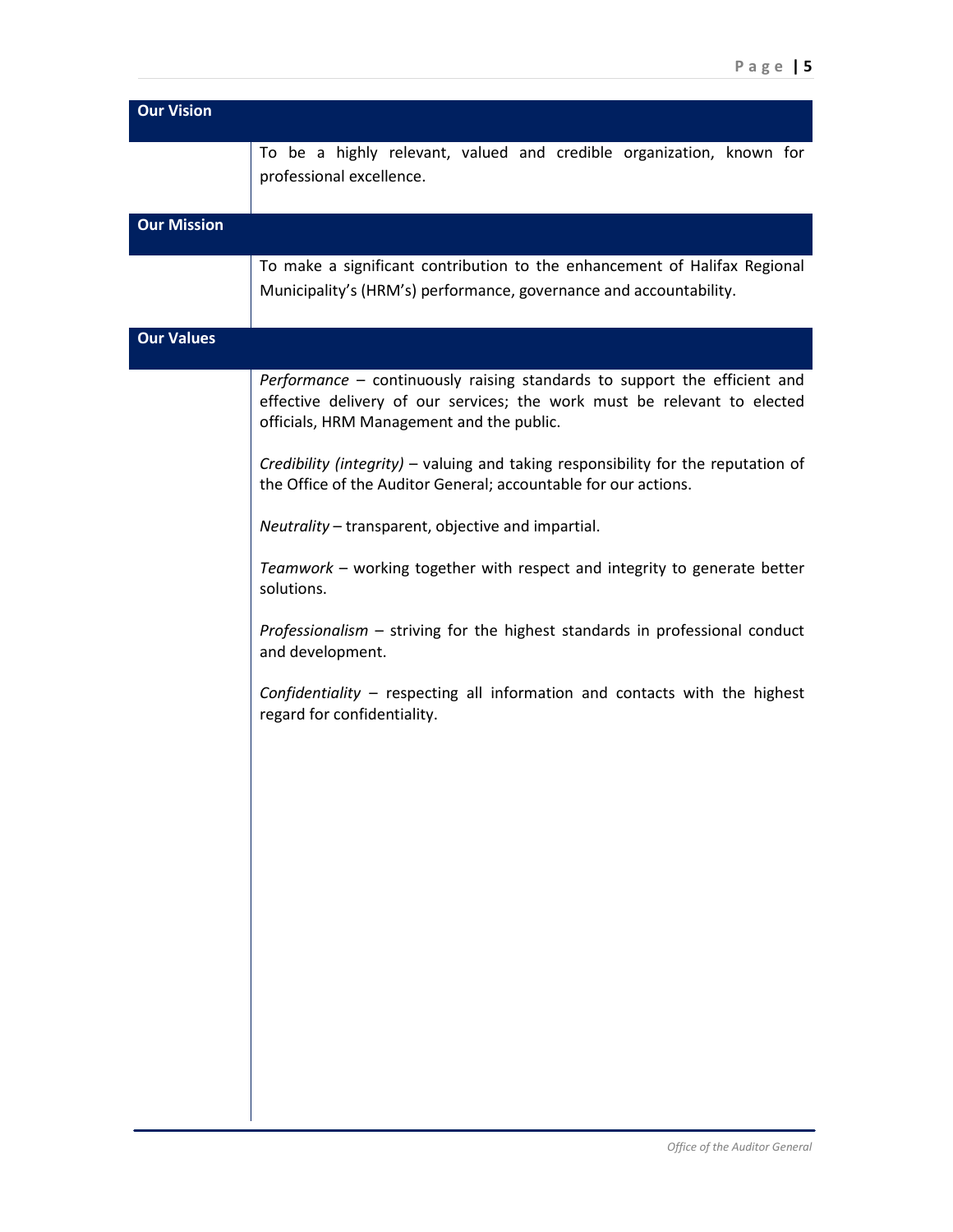#### **Reflections On the Past Seven Years**

With the completion of this, the sixth annual report of the Office of the Auditor General (OAG), Halifax Regional Municipality (HRM), I present my last annual report as HRM's inaugural Auditor General.

It is customary in annual reports to focus on the work completed during the year as well as the achievements of the office for the same period of time. While this is important to do, it also seems appropriate to reflect on the entire seven years of my term.

Since my appointment and first day of work on September 28, 2009, the office has grown in almost all aspects of operations. We have been fortunate to have been supported by Regional Council in requested budgets and have always strived to deliver on our promise of value for money for the taxpayers funds entrusted to us.

All of us at the OAG take great pride in having completed what we believe to be reports with high impact.

During the past seven years the office has completed and released the following 35 reports:

- Unsolicited Emails
- Theft of Coin, Tickets Metro Transit
- Theft of Coin Parking Meters
- Risk Assessment Automatic forwarding of Email Data Sovereignty
- Purchase and Installation of Bus Wash Metro Transit
- Transit Cash Collection and Processing, Fare Box Processing and Maintenance
- Corporate Overtime Risk and Opportunity Phase 1
- Compliance Review Recreation Area Rates
- Corporate Grants, Donations and Contributions
- [A Review of Concerts Held on the North Common Jan. 2006 -](http://www.halifax.ca/auditorgeneral/documents/FINALJune611.pdf) Mar. [2011](http://www.halifax.ca/auditorgeneral/documents/FINALJune611.pdf)
- District Activity and District Capital Funds Compliance Review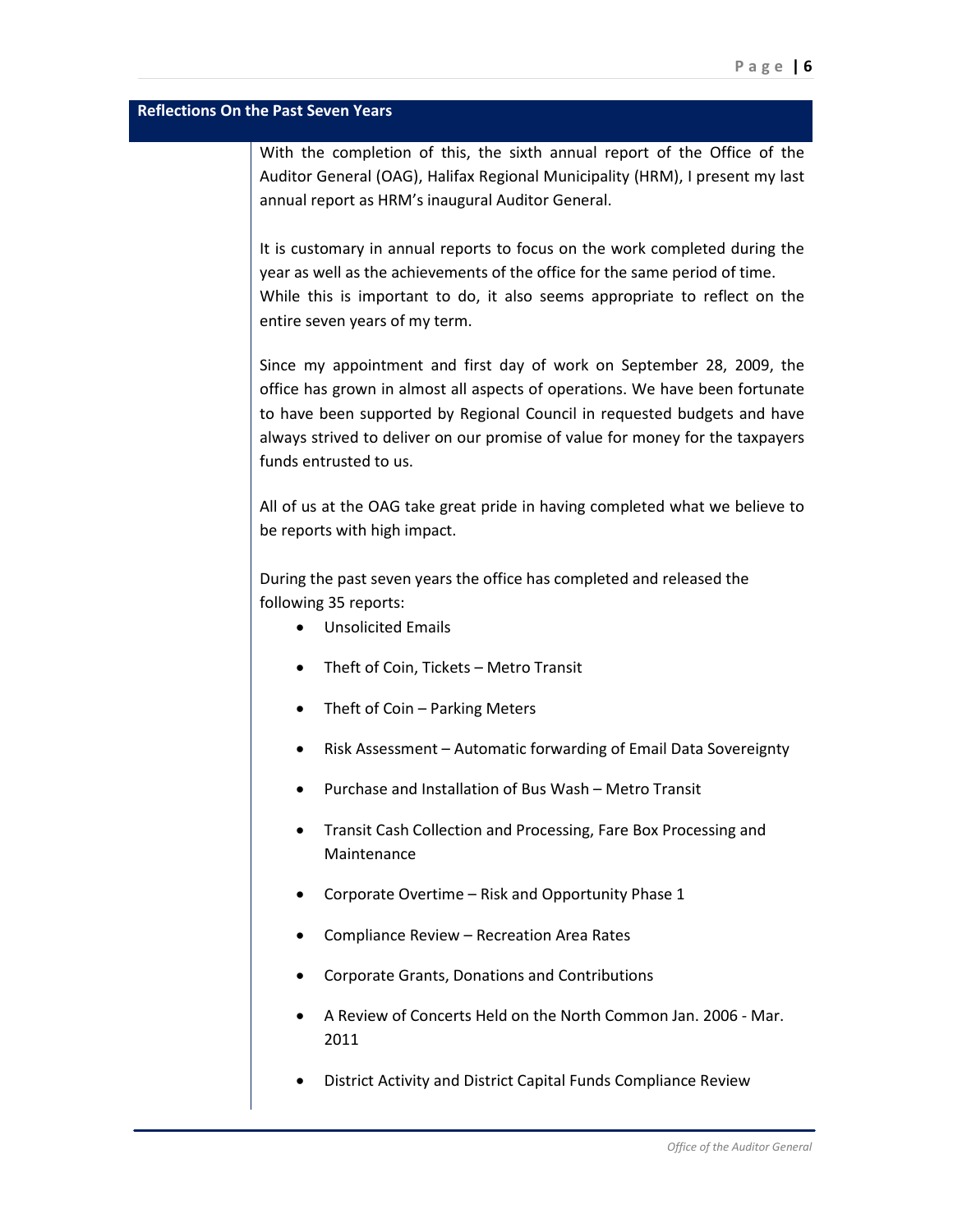- Wireless Communications Review
- Review: Request for Proposal (RFP) Process Procurement
- Review of Benefits Budgeting & Overtime Drivers in HRM
- [Review of HRM's Contribution to the Halifax Seaport Farmers' Market](http://www.halifax.ca/AuditorGeneral/documents/WebOKFinalFrmrsMrktFeb2012.pdf)  through the [Community Facility Partnership Fund](http://www.halifax.ca/AuditorGeneral/documents/WebOKFinalFrmrsMrktFeb2012.pdf)
- [Use of External Consulting Services Fiscal Years 2007/08 through](http://www.halifax.ca/AuditorGeneral/documents/WebOKUseofConsultantsReview2012_000.pdf)  [2010/11](http://www.halifax.ca/AuditorGeneral/documents/WebOKUseofConsultantsReview2012_000.pdf)
- [Review of the Transfer of Box Office Operations from the Halifax](http://www.halifax.ca/AuditorGeneral/documents/WebOKFinalTicketAtlanticcJuly12.pdf)  [Metro Centre to Trade Centre Limited](http://www.halifax.ca/AuditorGeneral/documents/WebOKFinalTicketAtlanticcJuly12.pdf)
- [The Care of HRM Cultural Artifacts/Artworks -](http://www.halifax.ca/AuditorGeneral/documents/CulturalArtifactsDec12_000.pdf) including the Jordi [Bonet Halifax Explosion Memorial Sculpture](http://www.halifax.ca/AuditorGeneral/documents/CulturalArtifactsDec12_000.pdf)
- SAP Authorizations [Review of Policies, Procedures and Processes](http://www.halifax.ca/AuditorGeneral/documents/SAPAuthorizationsDec12_000.pdf)
- [Economic Development through Partnerships -](http://www.halifax.ca/AuditorGeneral/documents/FinalEconDevFeb13_000.pdf) A Performance [Evaluation](http://www.halifax.ca/AuditorGeneral/documents/FinalEconDevFeb13_000.pdf)
- [Review of the Administrative Functions within HRM's Entities which](http://www.halifax.ca/AuditorGeneral/documents/ABCsadministrativefunctionsReport_000.pdf)  [are Governed by an Agency, Board or Commission](http://www.halifax.ca/AuditorGeneral/documents/ABCsadministrativefunctionsReport_000.pdf)
- [A Systems-Level Performance Review of](http://www.halifax.ca/AuditorGeneral/documents/FinalSept1013.pdf) Metro Transit's Service [Delivery](http://www.halifax.ca/AuditorGeneral/documents/FinalSept1013.pdf)
- HRM Payroll System [A Performance \(Process\) Review](http://www.halifax.ca/AuditorGeneral/documents/FinalSept13_000.pdf) *(and Follow-up to HRM Payroll Processing)*
- [Review of Expenses: Mayors, Councillors and Senior Management](http://www.halifax.ca/AuditorGeneral/documents/FinalReportReviewofMayorCouncillorandSeniorManagementExpensesafterPeerReview.pdf)  [2012-2013](http://www.halifax.ca/AuditorGeneral/documents/FinalReportReviewofMayorCouncillorandSeniorManagementExpensesafterPeerReview.pdf)
- HRM [A Performance Review of the Administration of Training](http://www.halifax.ca/AuditorGeneral/documents/HRMCorporateTrainingProcessReview-FinalReport.pdf)  [Expenditures](http://www.halifax.ca/AuditorGeneral/documents/HRMCorporateTrainingProcessReview-FinalReport.pdf)
- [Halifax Regional Municipality \(HRM\) A Performance Review of](http://www.halifax.ca/AuditorGeneral/documents/A4-EALR-FinalApril14215pm.pdf)  [Employee Absence Leave](http://www.halifax.ca/AuditorGeneral/documents/A4-EALR-FinalApril14215pm.pdf)
- [A Performance Review of HRM's Equipment Fuel Program](http://www.halifax.ca/auditorgeneral/documents/AReviewofFuelCardManagementFINAL.pdf)
- [A Performance Review of Halifax Regional Fire & Emergency –](http://www.halifax.ca/auditorgeneral/documents/A4-FireFleetAllocationReportFINALOct14.pdf) Non-[Emergency Fleet Vehicle Allocation Process](http://www.halifax.ca/auditorgeneral/documents/A4-FireFleetAllocationReportFINALOct14.pdf)
- A Performance Review of the [Washmill Lake Court Extension Project](http://www.halifax.ca/auditorgeneral/documents/WashmillJan212015FINAL.pdf)<sup>©</sup>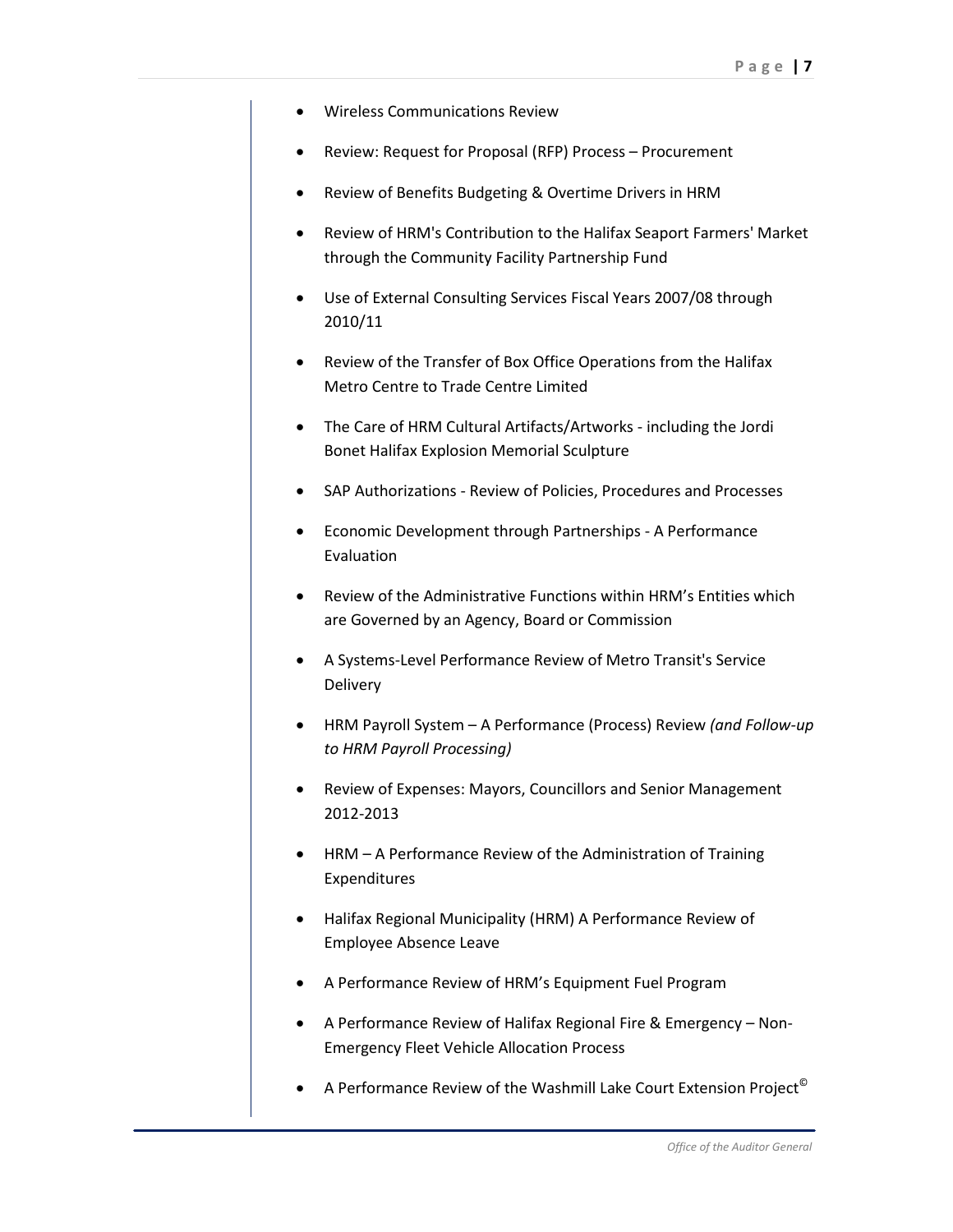- [A Performance Review of Risk Management: Fuel Spill at Halifax](http://www.halifax.ca/auditorgeneral/documents/A5-DraftReport-FuelManagementatHalifaxTransitFINALMay192015.pdf)  [Transit](http://www.halifax.ca/auditorgeneral/documents/A5-DraftReport-FuelManagementatHalifaxTransitFINALMay192015.pdf)<sup>©</sup>
- [Compliance Review of Expenses: Mayor, Councillors, Senior](http://www.halifax.ca/auditorgeneral/documents/A4-ReviewofExpenses2014FinalMay192015.pdf)  [Management and Staff, 2013/14](http://www.halifax.ca/auditorgeneral/documents/A4-ReviewofExpenses2014FinalMay192015.pdf)<sup>©</sup>
- [Performance Review of Halifax Regional Municipality's Building](http://www.halifax.ca/auditorgeneral/documents/A4APerformanceReviewofHRMsBuildingApprovalServicesFINAL.pdf)  Standards – [Permits and Inspections](http://www.halifax.ca/auditorgeneral/documents/A4APerformanceReviewofHRMsBuildingApprovalServicesFINAL.pdf)©
- [Follow-up Review of Halifax Regional Municipality Overtime](http://www.halifax.ca/auditorgeneral/documents/OvertimeFollowupwithManagementResponseFINAL.pdf)<sup> $\degree$ </sup>
- [A Performance Review of the Management of Halifax Regional](http://www.halifax.ca/auditorgeneral/documents/A5-APerformanceReviewoftheManagementofReserveFundsFINAL.pdf)  [Municipality's Reserve Funds](http://www.halifax.ca/auditorgeneral/documents/A5-APerformanceReviewoftheManagementofReserveFundsFINAL.pdf)©
- [A Performance Review of Flexible Work Arrangement Programs at](http://www.halifax.ca/auditorgeneral/documents/FlexibleWorkArrangementsFINAL.pdf)  [Halifax Regional Municipality](http://www.halifax.ca/auditorgeneral/documents/FlexibleWorkArrangementsFINAL.pdf)©

These reports contain 645 recommendations (reissued not included). It is anticipated before my term ends on September 27, 2016 two additional reports will be completed and released or be in the final stages prior to their release. These reports are as follows:

- [A Performance Review of the Management of Small Equipment –](http://www.halifax.ca/auditorgeneral/documents/A5-APerformanceReviewoftheManagementofReserveFundsFINAL.pdf) [Halifax Regional Municipality](http://www.halifax.ca/auditorgeneral/documents/A5-APerformanceReviewoftheManagementofReserveFundsFINAL.pdf) ©
- [A Performance Review of the Effectiveness of Strategic Workforce](http://www.halifax.ca/auditorgeneral/documents/FlexibleWorkArrangementsFINAL.pdf)  [Planning at Halifax Regional Municipality](http://www.halifax.ca/auditorgeneral/documents/FlexibleWorkArrangementsFINAL.pdf) ©

During 2011 the OAG also developed the T.I.P.S. (Taking Improvement and Performance Seriously) Hotline. This service allows members of the public and the administration to contact the OAG with concerns. While the number of contacts has varied over the years, the OAG continues to see great value in this service and continues to promote its existence at every opportunity.

Those of us who work at the OAG believe change has taken place at HRM and there is a much higher degree of transparency, openness and accountability in how it is being governed. I believe this change has taken place through the Administration, Regional Council and the OAG working together with a common goal of enhancing value to the taxpayer for each dollar spent.

To the Chief Administrative Officers, their deputies and directors and all others who have been part of the administration of HRM during the past seven years, my sincere thanks for the assistance and courtesies our office has been extended.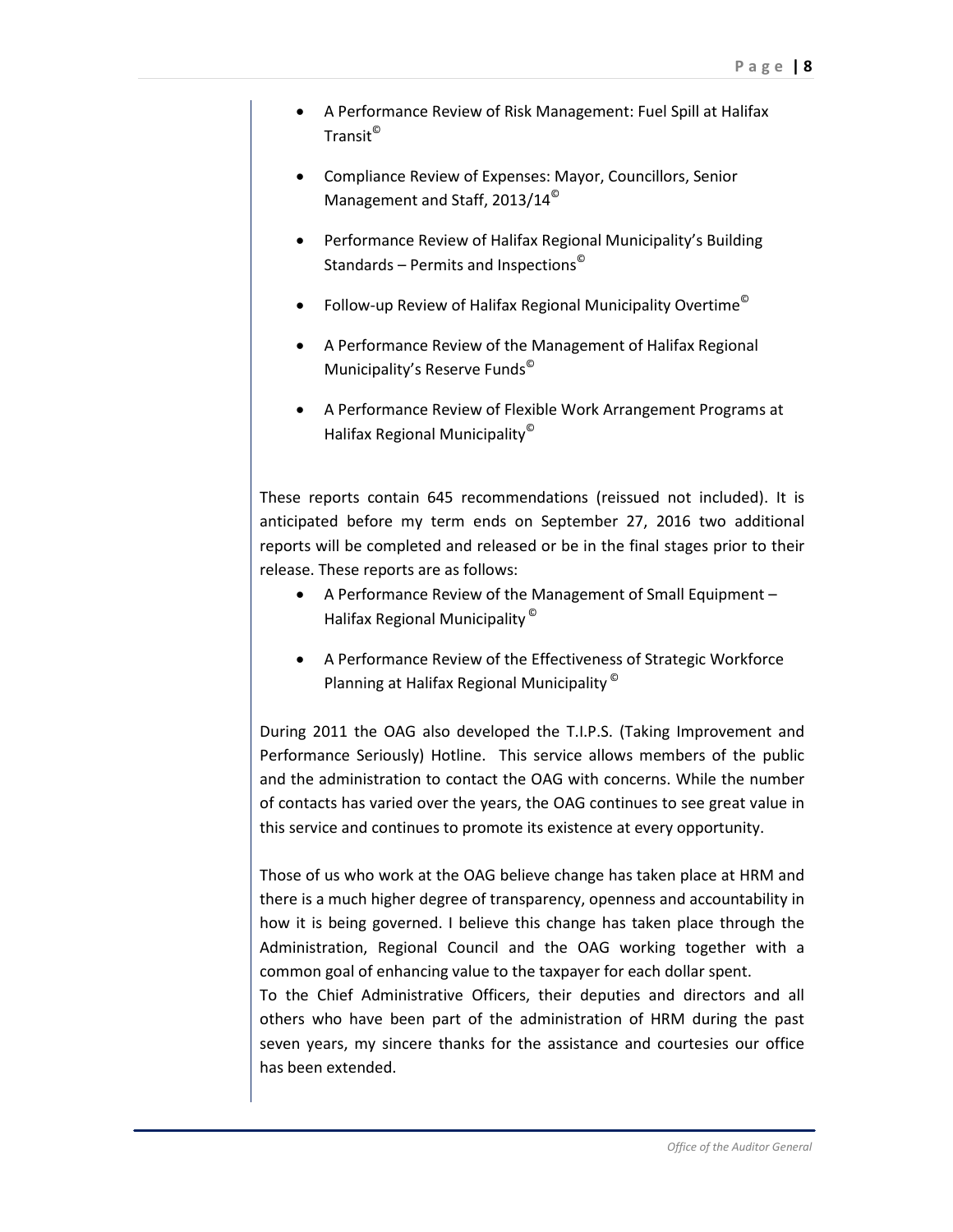Our office would also like to acknowledge the support of the Audit and Finance Standing Committee and its chairs and vice-chairs over the years as well as the members of both the current and previous Regional Council who we have had the privilege to work with.

No list could be complete without recognizing the efforts of Councillor Gloria McCluskey who is widely credited with bringing forward and championing the establishment of the Office of the Auditor General at HRM.

I also wish to thank all of the professionals I have had the pleasure to work with at the OAG over the previous six years. Each of the annual reports has acknowledged these individuals by name and it is through their efforts the office was established and has been able to grow and develop.

As in previous years, this past year was not without its challenges and as each of these challenges presented itself; the office responded in its usual professional manner with each and every member contributing to the solution. To Andrea, Cindy, David M, David R, Jordie, Madelaine and Sara, my personal thanks for a job very well done.

Finally, I would like to extend my sincere thanks to all of the residents of HRM who have entrusted me with the responsibilities of being their Auditor General. It has been a privilege.

Larry E. Munroe, FCPA, FCA, ICD.D Auditor General Halifax Regional Municipality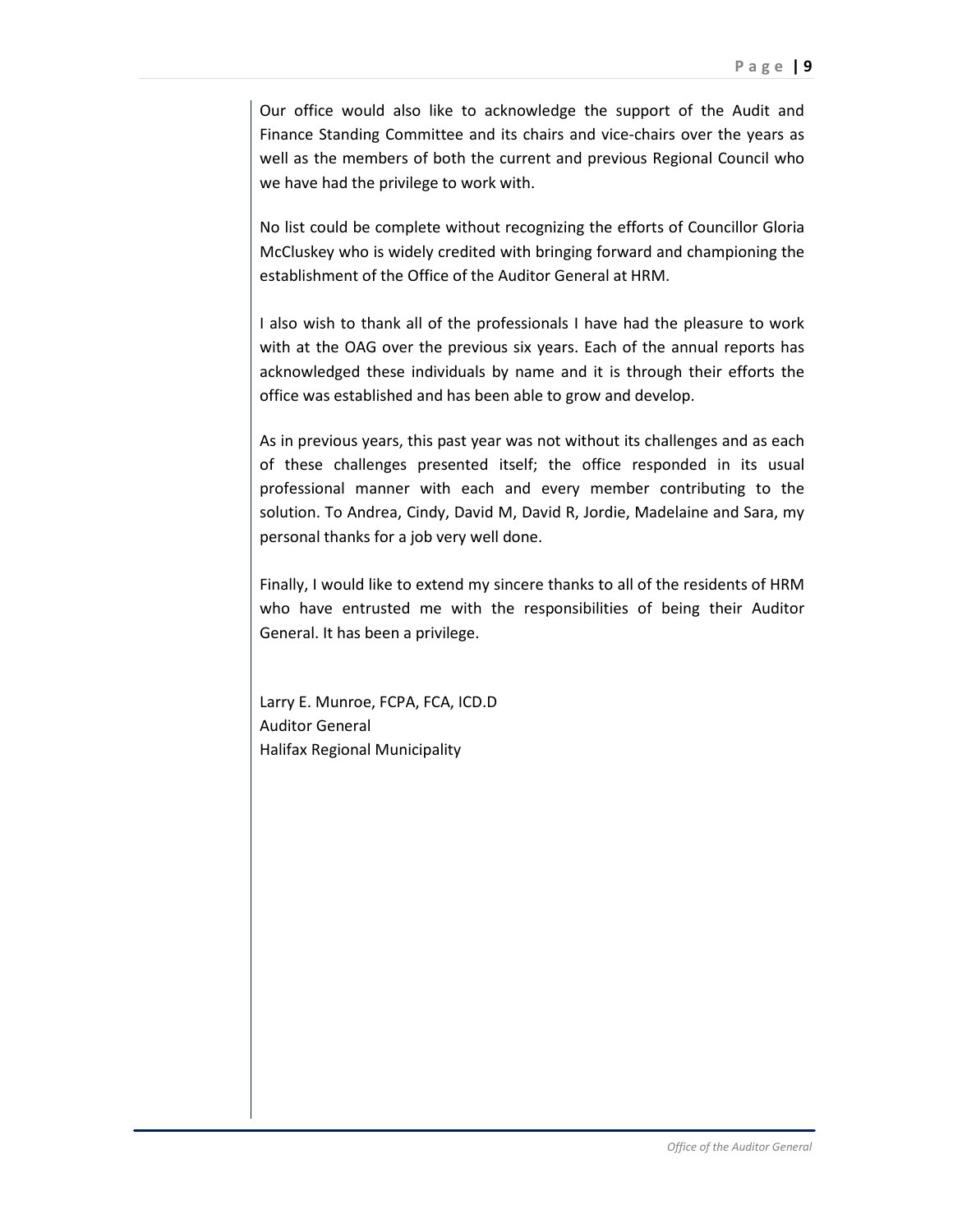| Introduction                       |                                                                                                                                                                                                                                                                                                                                                                                                                          |
|------------------------------------|--------------------------------------------------------------------------------------------------------------------------------------------------------------------------------------------------------------------------------------------------------------------------------------------------------------------------------------------------------------------------------------------------------------------------|
|                                    | On behalf of the Office of the Auditor General (OAG), Halifax Regional<br>Municipality (HRM), I am pleased to provide our report of work completed by<br>the office for the period April 1, 2015 to March 31, 2016.                                                                                                                                                                                                      |
|                                    | As a result of the work completed to March 31, 2016, five additional reports<br>were released with an additional 62 recommendations having been provided<br>to Management. This brings the total number of recommendations to 645<br>since the commencement of projects on April 1, 2010. We are again pleased<br>to note Management's acceptance of all 62 new recommendations from the<br>2015/2016 completed reviews. |
|                                    | The OAG has made a total of 645 recommendations since the<br>commencement of projects on April 1, 2010. Management<br>has accepted all 62 new recommendations made this year.                                                                                                                                                                                                                                            |
| <b>Role of the Auditor General</b> |                                                                                                                                                                                                                                                                                                                                                                                                                          |
|                                    | The Auditor General's first responsibility is to the public. The Auditor General<br>provides assistance to Regional Council in holding itself and the<br>Administration accountable for the quality of stewardship over public funds<br>and achieving value for money in the operation of the Municipality.                                                                                                              |
|                                    | The Auditor General provides assistance to Regional Council<br>in holding itself and the Administration accountable for<br>quality of stewardship and achieving value for money.                                                                                                                                                                                                                                         |
|                                    | The full description of the role, mandate and authority of the Municipal<br>Auditor General is found within the Halifax Regional Municipality Charter,<br>Sections 49 to 54 which include (amongst other responsibilities) the following:<br>50(2) The Auditor General shall examine, in the manner and to the<br>extent the Auditor General considers necessary, the accounts,                                          |
|                                    | procedures and programs of the Municipality and any municipal<br>body of the Municipality, as that term is defined in Section 461 of<br>the Municipal Government Act, or person or body corporate<br>receiving a grant from the Municipality, to evaluate                                                                                                                                                                |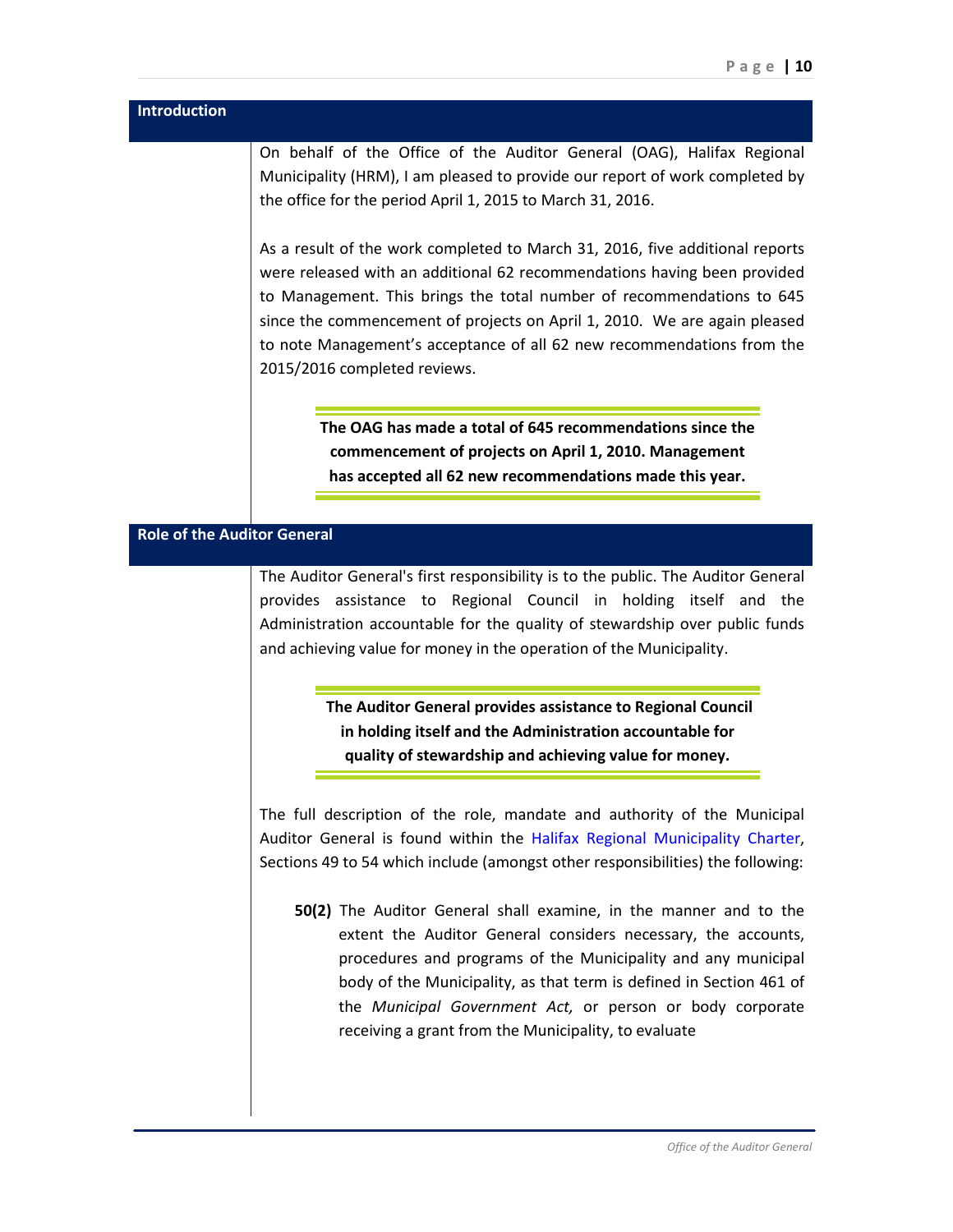(a) whether the rules and procedures applied are sufficient to ensure an effective control of sums received and expended, adequate safeguarding and control of public property and appropriate records management;

(b) if money authorized to be spent has been expended with due regard to economy and efficiency;

(c) if money has been spent with proper authorization and according to an appropriation;

(d) if applicable procedures and policies encourage efficient use of resources and discourage waste and inefficiency; and

(e) whether programs, operations and activities have been effective.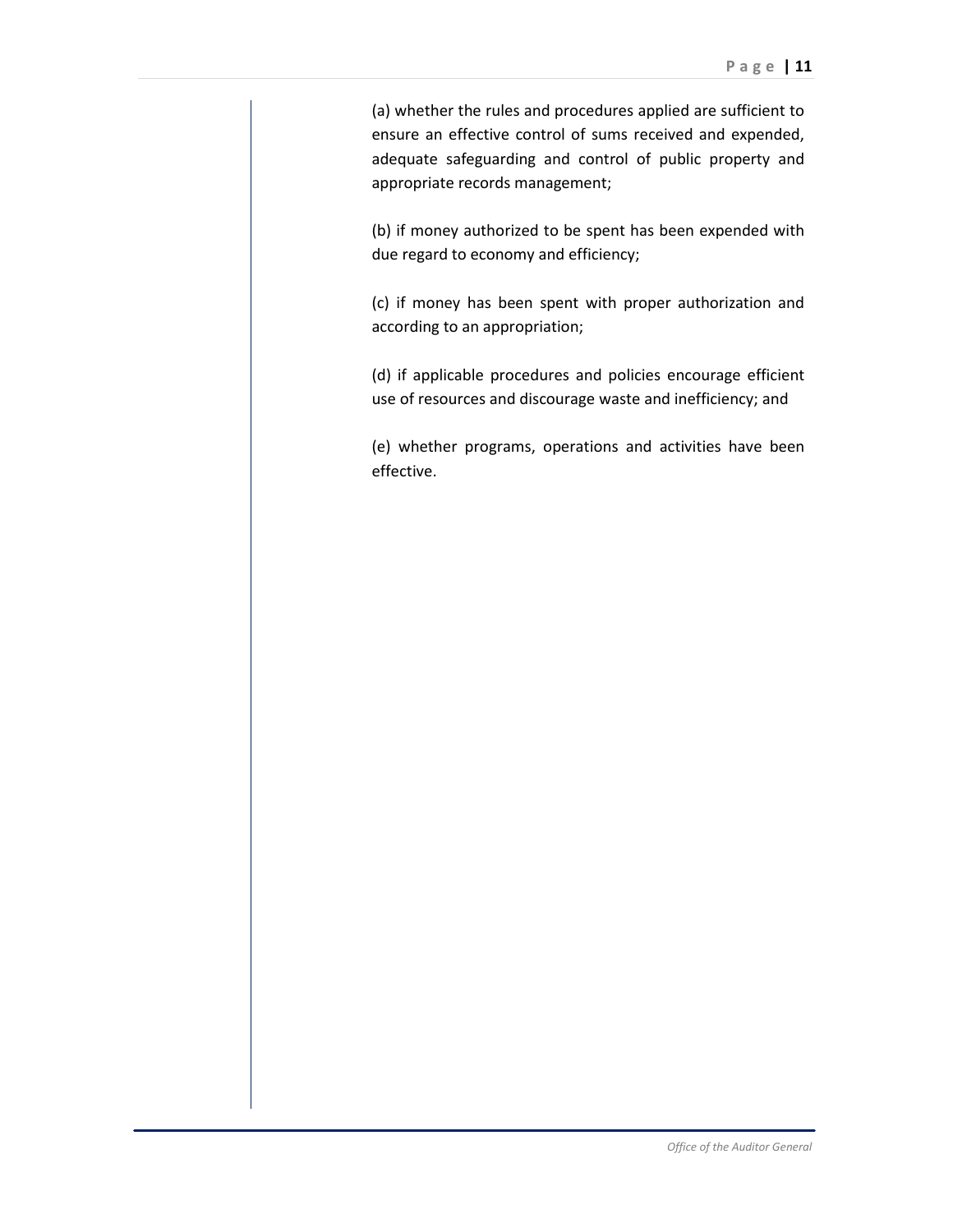| <b>Reporting</b> |                                                                                                                                                                                                                                                                                                                                                                                                                                                                                                                                                                                                     |
|------------------|-----------------------------------------------------------------------------------------------------------------------------------------------------------------------------------------------------------------------------------------------------------------------------------------------------------------------------------------------------------------------------------------------------------------------------------------------------------------------------------------------------------------------------------------------------------------------------------------------------|
|                  | The Halifax Regional Municipality Charter calls for the Auditor General to<br>report annually in a public forum. This has been accomplished by publishing<br>reports on an ongoing basis as they are completed. These reports are first<br>made public at Audit and Finance Standing Committee meetings and then<br>published (same day) on our webpage. This document, Annual Report Period<br>Ended March 31, 2016 $^{\circ}$ , is expected to be tabled with Regional Council, July<br>19, 2016.                                                                                                 |
|                  | The OAG has, to March 31, 2016, completed and released 35 reports. All<br>completed reports have been published on the OAG public webpage at<br>www.halifax.ca/auditorgeneral/reports.php.                                                                                                                                                                                                                                                                                                                                                                                                          |
|                  |                                                                                                                                                                                                                                                                                                                                                                                                                                                                                                                                                                                                     |
|                  | The OAG has, to March 31, 2016, completed and released 35                                                                                                                                                                                                                                                                                                                                                                                                                                                                                                                                           |
|                  | reports. All reports have been published on the OAG public                                                                                                                                                                                                                                                                                                                                                                                                                                                                                                                                          |
|                  | webpage.                                                                                                                                                                                                                                                                                                                                                                                                                                                                                                                                                                                            |
|                  | With the addition of the OAG Twitter account launched in February 2015,<br>members of the public and the media are continually provided with the latest<br>OAG information promoting:<br>$\triangleright$ Report presentations at Audit and Finance Standing<br>Committee<br>> T.I.P.S. Hotline<br>$\triangleright$ Work Plan suggestions<br>$\triangleright$ OAG Follow-up Status updates                                                                                                                                                                                                          |
|                  | <b>Audit and Finance Standing Committee</b>                                                                                                                                                                                                                                                                                                                                                                                                                                                                                                                                                         |
|                  | The OAG continues to enjoy a communications protocol with the Audit and<br>Finance Standing Committee of Regional Council. Regular updates were<br>provided to the Committee on findings and recommendations as project work<br>was completed. This reporting protocol is intended to assist the Audit and<br>Finance Standing Committee in carrying out its duties and further<br>strengthening the Committee's role as a liaison and communications link<br>between the Auditor General and Regional Council, as found in the Terms of<br>Reference for the Audit and Finance Standing Committee. |
|                  | <b>Communications protocol with Audit and Finance Standing</b><br>Committee included regular updates on findings and<br>recommendations as project work was completed.                                                                                                                                                                                                                                                                                                                                                                                                                              |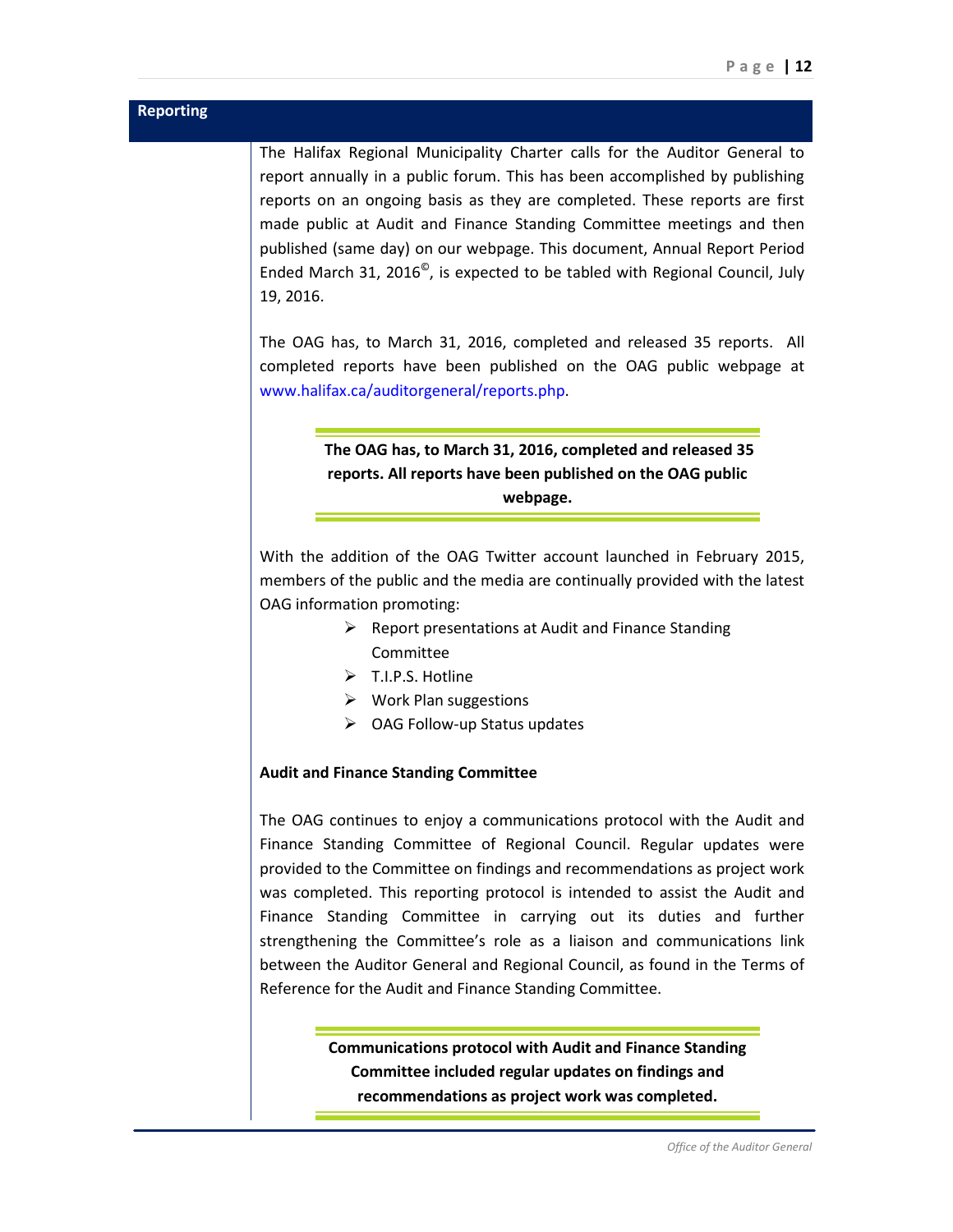#### **Recommendation Status Reporting: Update**

In 2014/2015, the OAG developed a recommendation follow-up process to ensure OAG recommendations were implemented effectively and on a timely basis by Management. The results are maintained in a live Recommendation Status Report (dashboard) which is posted on the OAG webpage by fiscal year and updated as follow-up work is completed.

Since April 1, 2015, the OAG has completed and posted Risk Rankings for all 645 recommendations on the OAG website. As of March 31, 2016, nearly all published reports are in the OAG follow-up process and management selfassessments, work plans and recommendation status reports are being discussed and reviewed.

As an example, the 2010/11 Recommendation Status Report is shown below:

| <b>AUDITOR GENERAL</b><br>Halifax Regional Municipality                              |                        |                               |                |                                          |                                                         |                                     |                   |
|--------------------------------------------------------------------------------------|------------------------|-------------------------------|----------------|------------------------------------------|---------------------------------------------------------|-------------------------------------|-------------------|
| <b>RECOMMENDATION STATUS REPORT</b><br>2010-2011 Reports                             |                        |                               |                |                                          |                                                         |                                     |                   |
|                                                                                      |                        | <b>Recommendations</b>        |                | <b>Status of Recommendations Summary</b> |                                                         |                                     |                   |
|                                                                                      | <b>Risk</b><br>Ranking | Detailed<br>Assessment Number |                | <b>COMPLETE</b>                          | <b>MANAGEMENT</b><br><b>RESPONSE</b><br><b>ACCEPTED</b> | <b>PARTIALLY</b><br><b>COMPLETE</b> | <b>INCOMPLETE</b> |
| <b>Published Reports</b>                                                             |                        |                               |                |                                          |                                                         |                                     |                   |
| Corporate Grants, Donations and<br>Contributions                                     | Q                      |                               | 30             |                                          |                                                         |                                     |                   |
| Corporate Overtime - Risk and<br>Opportunity - Phase 1                               | Q                      |                               | 14             |                                          |                                                         |                                     |                   |
| <b>Transit Cash Collection and Processing</b><br>Fare Box Processing and Maintenance | Û                      |                               | 29             |                                          |                                                         |                                     |                   |
| Purchase & Installation Bus Wash - Metro<br>Transit                                  | Q                      |                               | 8              |                                          |                                                         |                                     |                   |
| Compliance Review: Recreation Area Rates                                             | $\theta$               |                               | 10             |                                          |                                                         |                                     |                   |
| Risk Assessment - Automatic Forwarding<br>of Email Data Sovereignty                  | Q                      | Û                             | $\mathbf{1}$   | $\mathbf{1}$                             |                                                         |                                     |                   |
| Theft of Coin - Parking Meters                                                       | Û                      |                               | $\overline{2}$ |                                          |                                                         |                                     |                   |
| Theft of Coin, Tickets - Metro Transit                                               | Û                      |                               | $\overline{4}$ |                                          |                                                         |                                     |                   |
| <b>Unsolicited Emails</b>                                                            | Q                      | Q                             | 1              | $\mathbf{1}$                             |                                                         |                                     |                   |
| <b>Total</b>                                                                         |                        |                               | 99             | $\overline{2}$                           |                                                         |                                     |                   |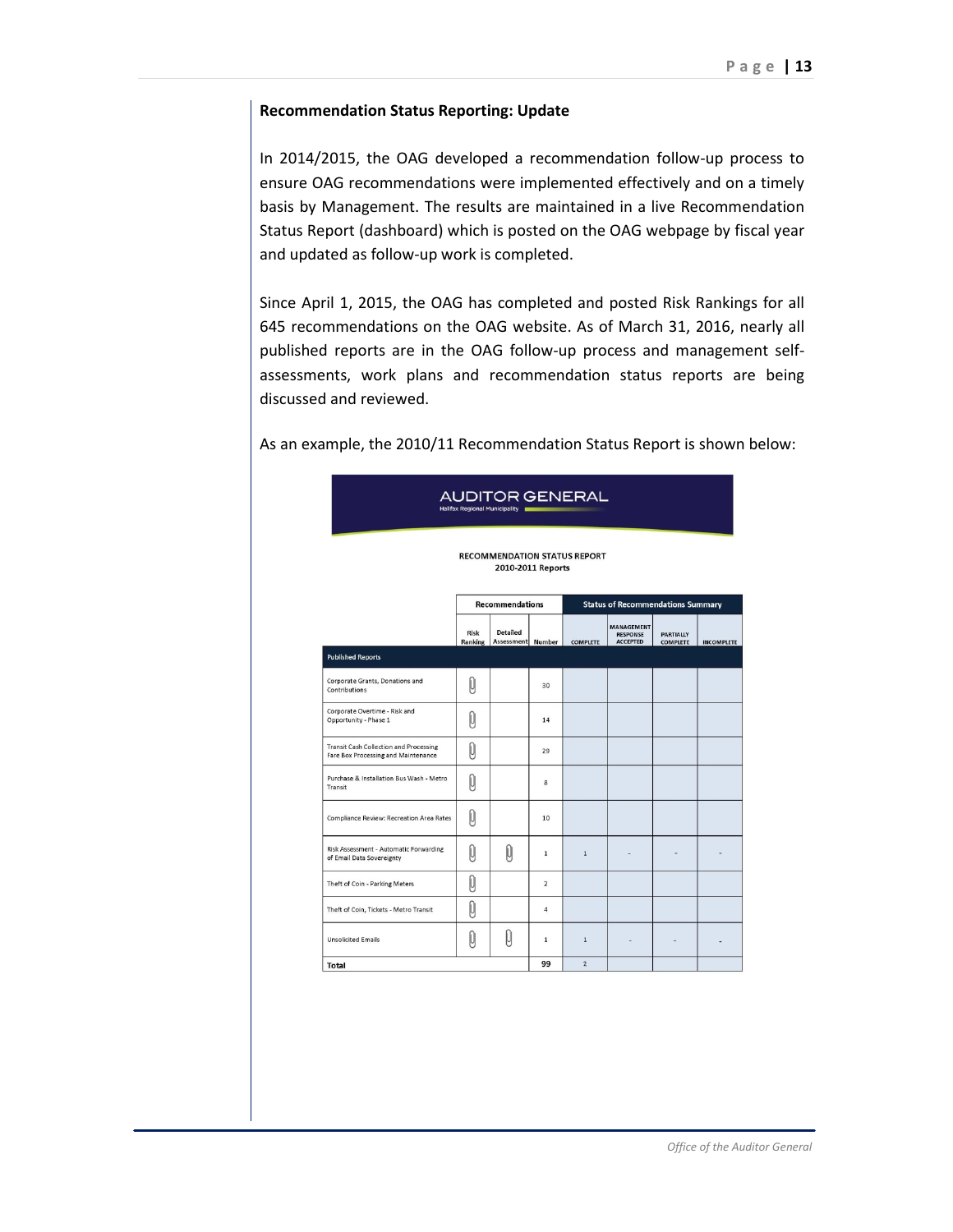## **Allocation of Staff Resources**

At March 31, 2016 the OAG was staffed as follows: the Auditor General, Assistant Auditor General, Senior Associate, two Lead Associates, two Associates and a Researcher/Analyst. The staff of the OAG continued to function at a high-level as a well-educated, professional service team with degrees ranging from Science, Commerce and Business Administration and designations including CPA/CA, FCPA/FCA, CPA/CMA, CIA, CRMA, and MBA. We would also like to congratulate one of our Lead Associates, Madelaine Trider, on successfully completing her MBA and CPA/CMA designations at Saint Mary's University in October, 2015.

All project work conducted by the OAG is in accordance with standards set by the Chartered Professional Accountants of Canada (CPA Canada). The office applies the CPA Canada Standards as minimum requirements, complementing these as appropriate with the standards and practices of other disciplines. These standards are, of course, aligned with the office's values of performance, credibility, neutrality, teamwork, professionalism and confidentiality.

**All project work conducted by the OAG is in accordance with standards set by CPA Canada. Such standards are applied as minimum requirements, complemented with standards of other disciplines.**

Hours worked by staff are logged and coded to various projects or assignments. The recorded time is used as a benchmark for assigning resources to future projects and to develop internal benchmarks around the efficiencies and effectiveness of the processes and standards currently in place.

Productivity is measured and the Auditor General is afforded the opportunity to put in place key performance indicators for future work within the office. Overall, for 2015/2016, logged staff time was generally allocated to the following categories:

- $\triangleright$  Value for Money Reviews
- $\triangleright$  Compliance Reviews
- $\triangleright$  Investigation Files
- $\triangleright$  Consulting and Advisory
- $\triangleright$  Follow-up Reviews

A high percentage of the time (in excess of 74%) was spent on value for money projects.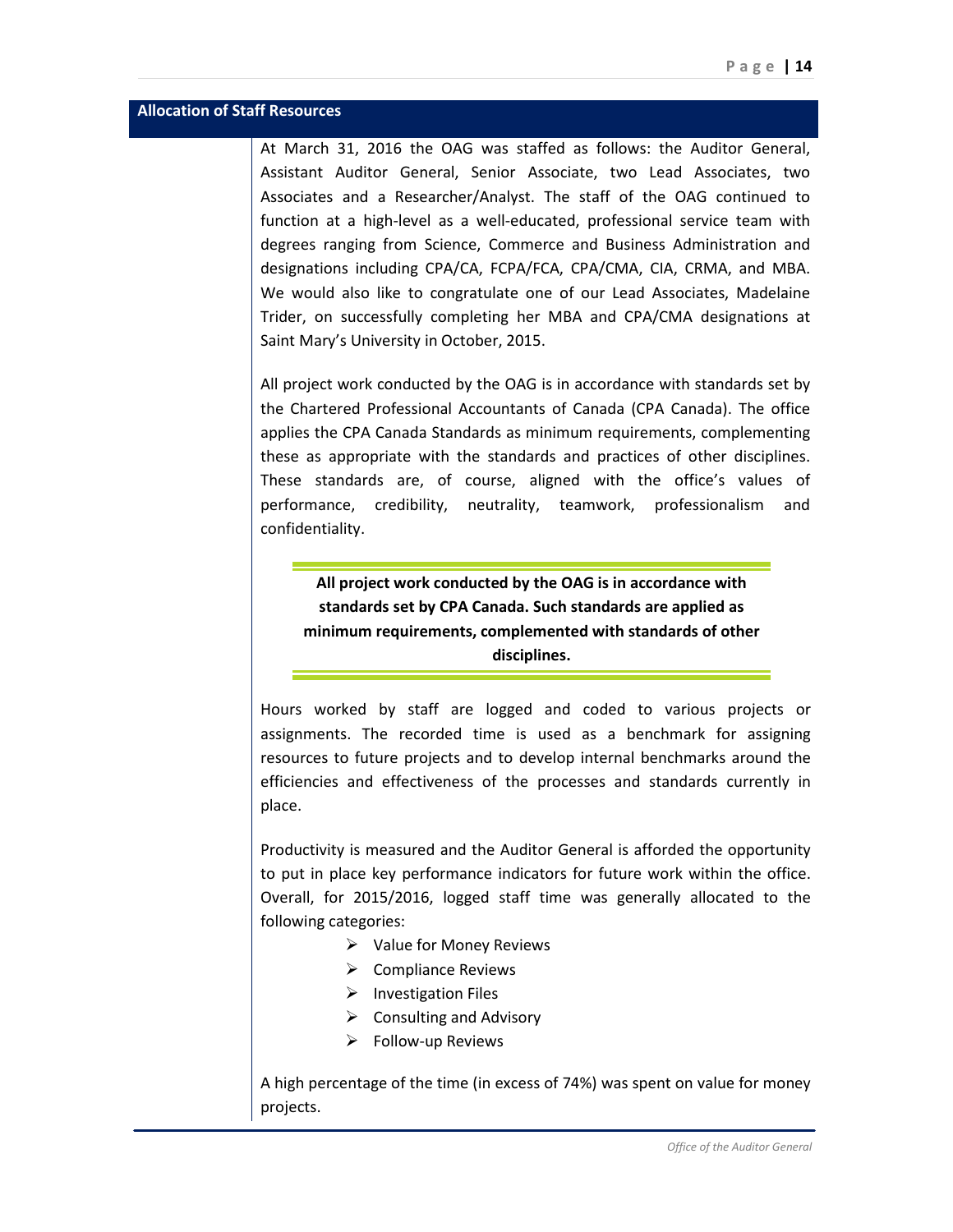## **Retention and Staffing Strategy**

The OAG faces a limited market for qualified comprehensive audit staff. A number of strategies are being employed to promote employee success, create an effective work environment and retain qualified staff, including the following:

- $\triangleright$  Promoting and emphasizing continuing professional development and training to enhance organizational, business and comprehensive audit knowledge.
- $\triangleright$  Providing opportunities for staff to rotate among various assignments to further develop their skills and knowledge base.
- $\triangleright$  Providing staff with challenging assignments and regular performance reviews.
- $\triangleright$  Conducting continuous benchmarking and soliciting staff input on plans to improve OAG standards and processes.
- Maintaining strong communications though regular information sharing, staff meetings and brainstorming sessions.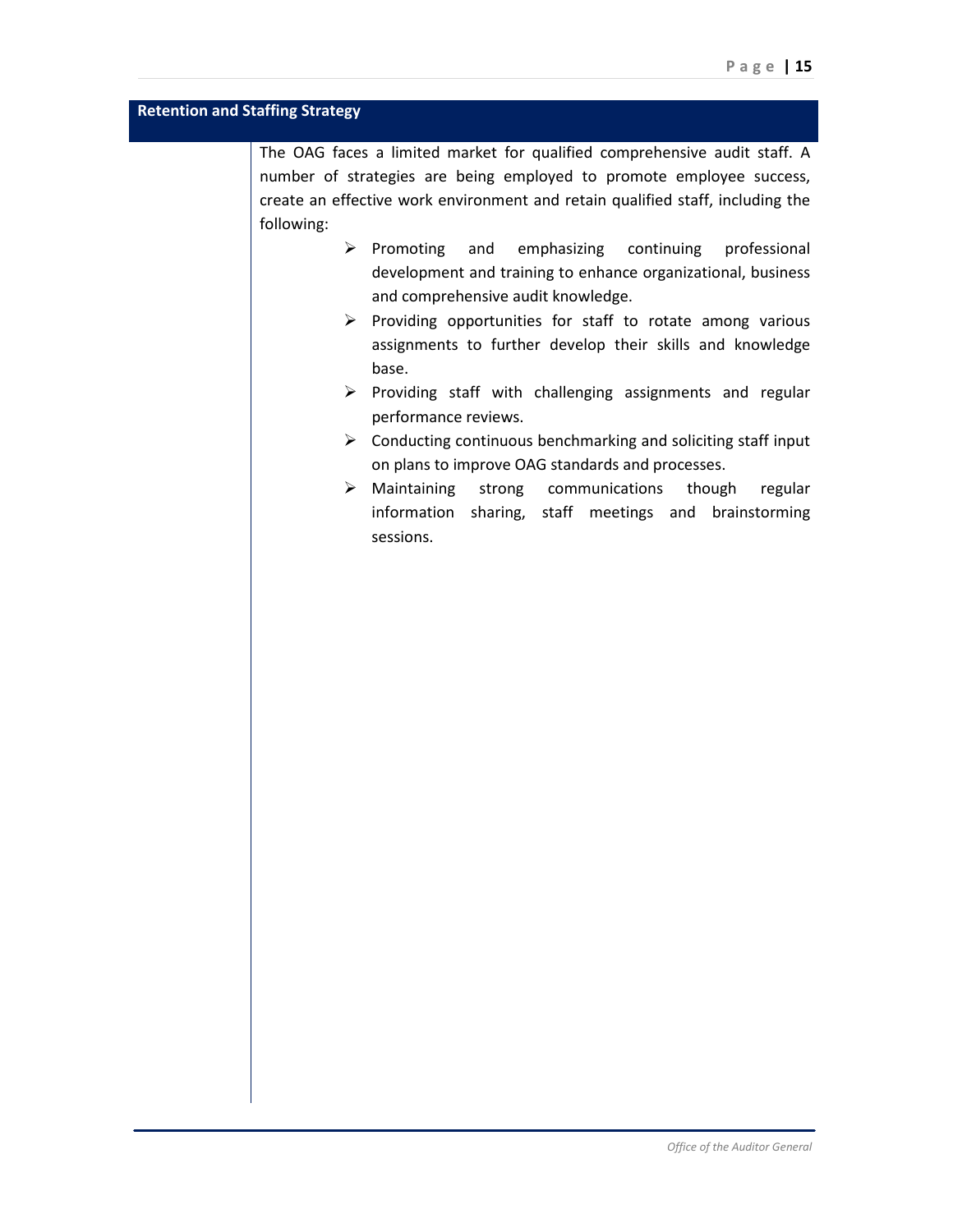## **Professional Standards – Quality Control**

The Professional Standards Committee has an active role in all project work with a focus on continuous improvement and adherence to professional standards developed or adopted by the office. The Committee's role in project work includes but is not limited to the following:

- 1. Review of all proposed project charters before commencement of any project work.
- 2. Ongoing assistance during the completion of project work as professional standards matters arise.
- 3. Review of completed project files prior to release of the final report to ensure the work meets or exceeds the minimum standards of the office.
- 4. Sponsorship of ongoing office training with respect to all areas of performance and compliance reviews.
- 5. Preparation and distribution of regular professional standards bulletins.

The Committee devotes considerable time to the development of reference material and project guides for value for money and compliance work. Notable contributions to the OAG during 2015/2016 from the Professional Standards Committee are as follows:

- $\triangleright$  Training and development of two new staff members with regards to internal policies and procedures as well as adherence to the CPA Canada Standards.
- $\triangleright$  Development of additional procedures forms (and continuous improvement of current forms) to assist in documenting work completed for each project.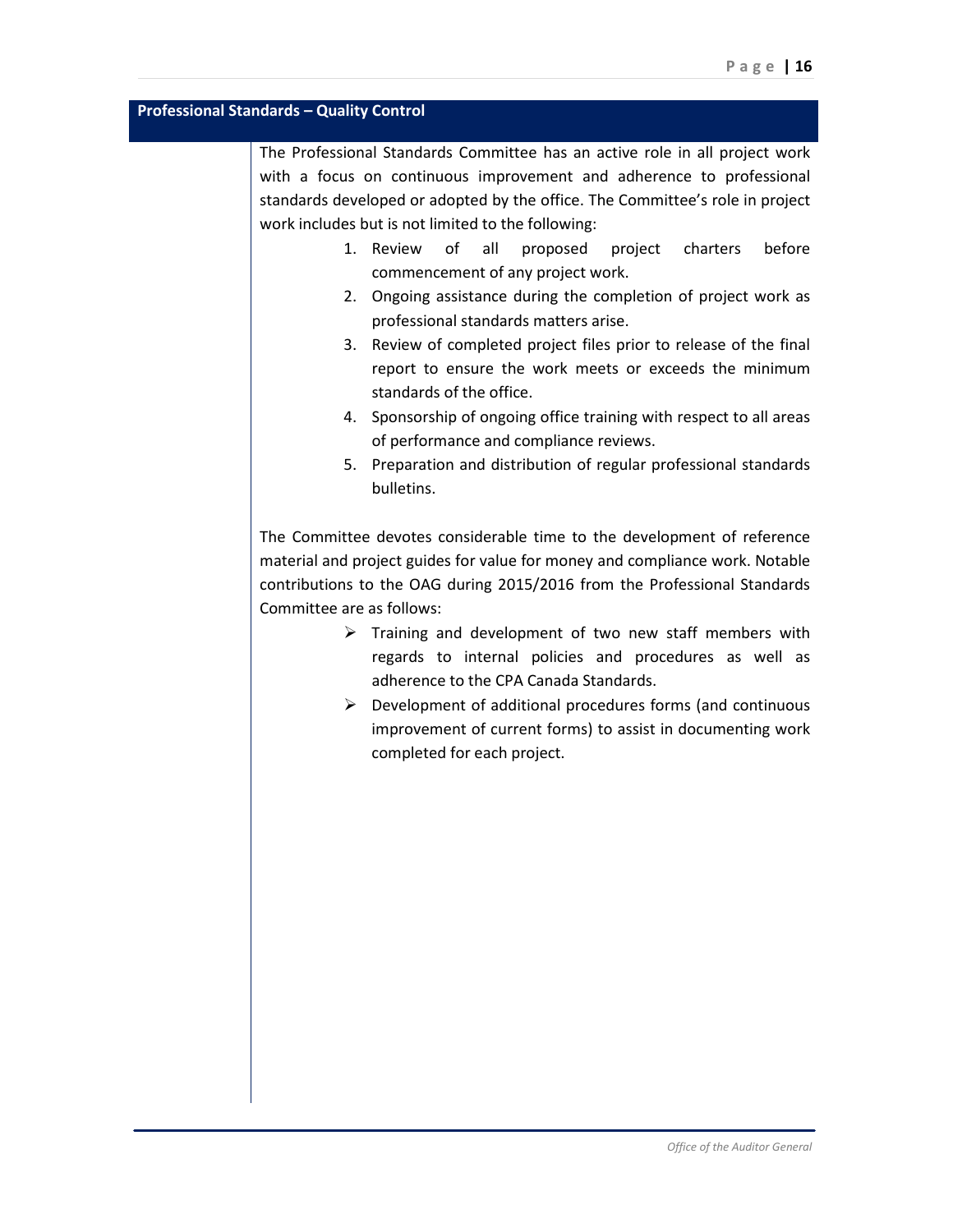## **Procedures Manual**

To ensure all OAG projects adhere to the internal standards internally developed or adopted by the office and these standards are applied consistently, the Committee continues to develop a procedures manual specific to the office. Started in 2013, the manual provides guidance to project staff by:

- 1. Promoting consistent and effective reviews of all types.
- 2. Establishing a basis for further development of the performance and compliance frameworks and project methodologies leading to project findings.
- 3. Reducing the learning curve and training of new employees.
- 4. Setting out a basic framework within which the project team can make sound recommendations after analyzing performance or compliance.

The manual is organized around relevant CPA Canada Standards to ensure the methodologies (planning, field work, reporting) used by the OAG are professionally supportable. The manual also helps to ensure all projects are conducted in a consistent and effective manner and helps to guide the OAG's focus on continuous improvement and commitment to providing the Municipality with reports which are consistently of high quality and impact.

## **Governance Framework**

The Professional Standards Committee has incorporated the International Public Sector Governance Framework, which identifies core principles of good governance in the Public Sector, into our value for money evaluation process. This framework can also be used by Management to tie good governance and performance management practices (the management functions) to the value for money framework noted above.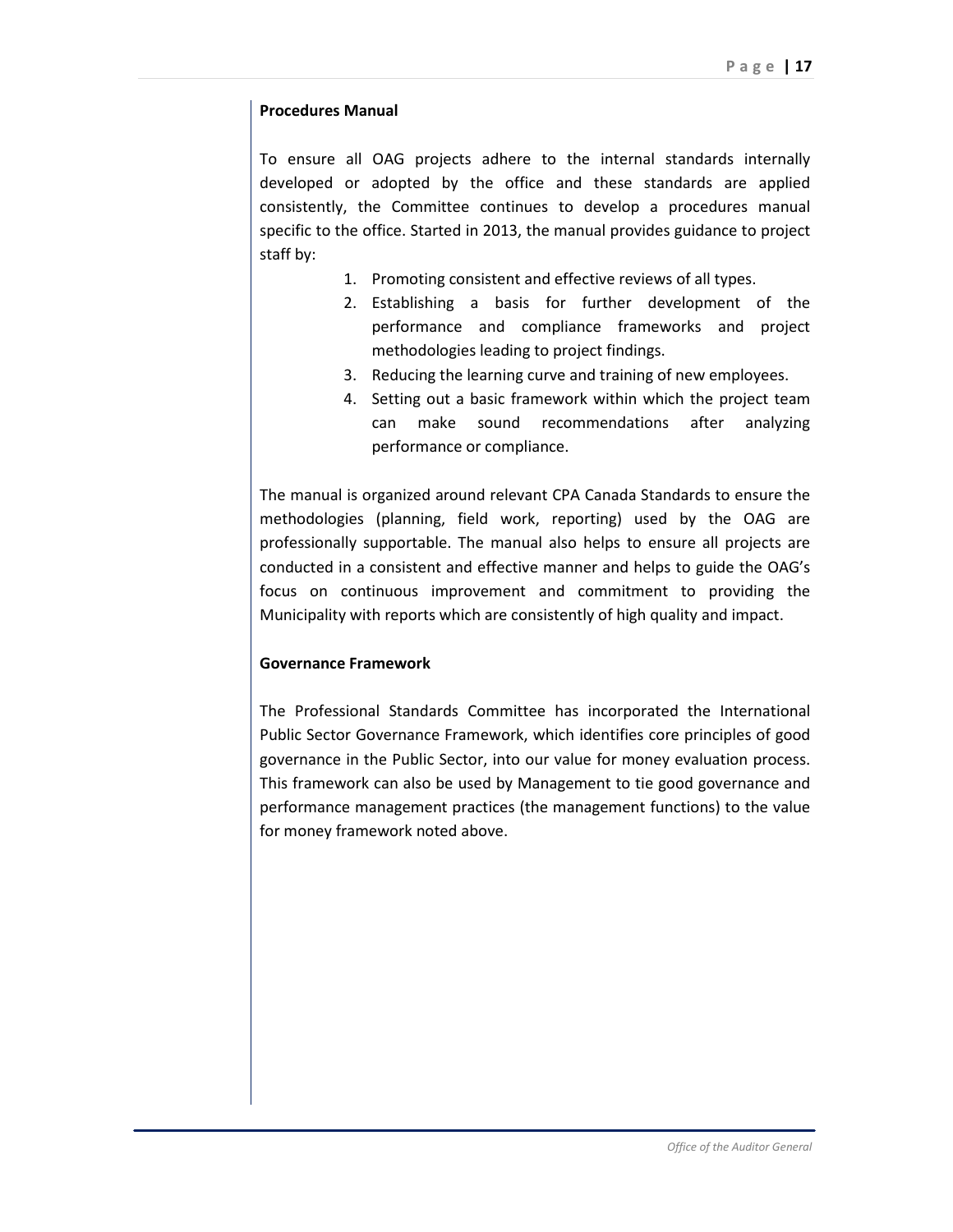#### **Participation with Canadian Comprehensive Audit Foundation (CCAF)**

#### *CCAF International Fellows*

In May 2015, the OAG was pleased to host the CCAF International Fellows whilst they were touring Canadian provincial audit offices on the east-coast.

The Fellows were visiting from Ghana, Cameroon and Tanzania and met with OAG staff who



introduced them to a variety of OAG matters including municipal auditing, the OAG audit universe, follow-up work, T.I.P.S. Hotline and internal controls.

#### *OAG Featured in CCAF Article*

Also in May of that year, the Auditor General, Larry Munroe, and Lead Associate, Madelaine Trider, were interviewed and featured in an online CCAF article titled 'CCAF Efficiency Guide is Making a Difference with the Halifax AG'. It made reference to how the 'Practice Guide to Auditing Efficiency' has made a big difference in how the OAG plans, conducts and performs projects.

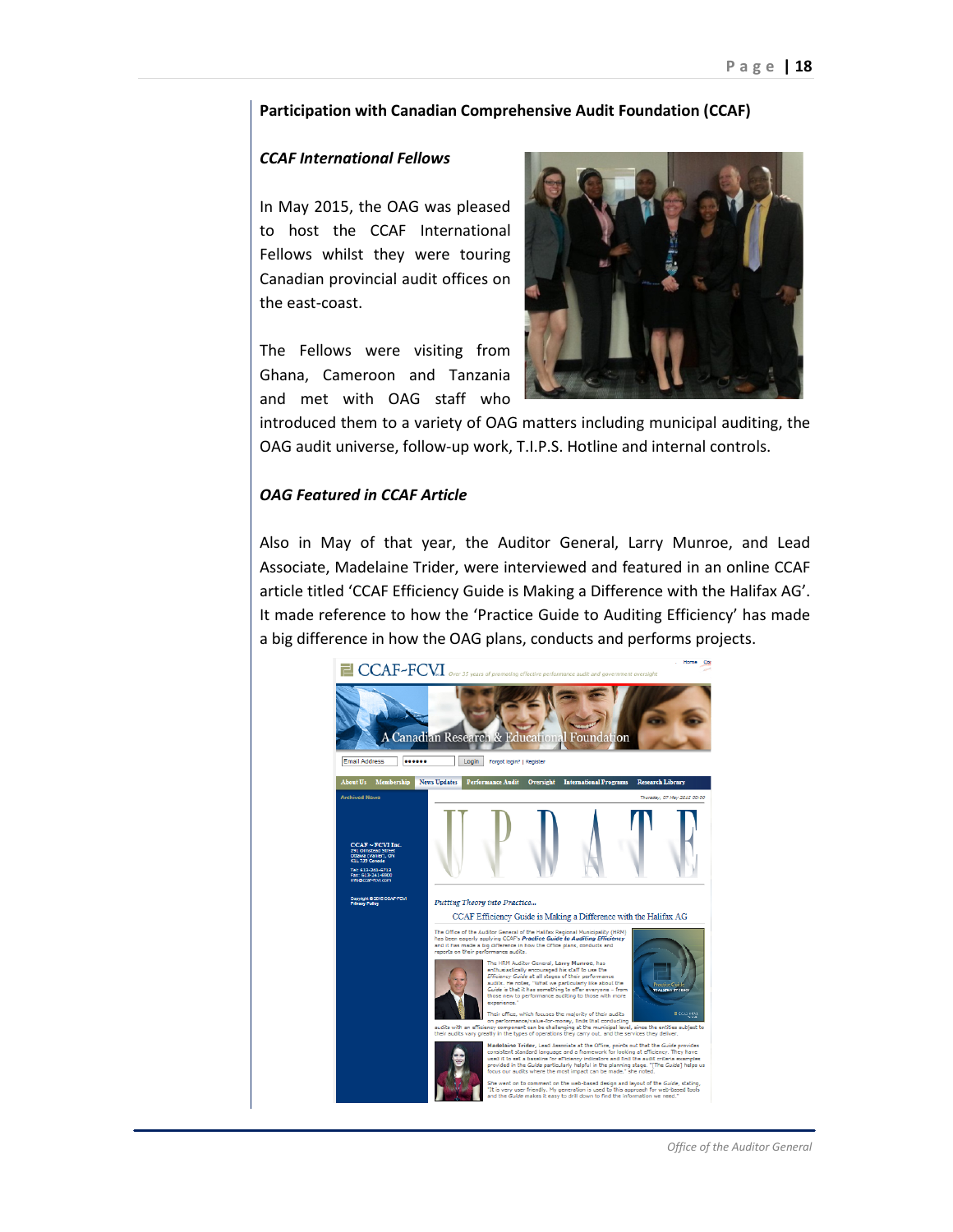## **Consulting and Advisory Activities**

While the mandate of the Auditor General is defined by legislation within the Halifax Regional Municipality Charter, the practical role of the Auditor General and operation of the office has been developed and clarified within the context of organizational needs as well as the expertise and experiences of the current Auditor General. Staff of the OAG provides support in an oversight and advisory capacity as opposed to operational involvement and decision-making.

Resources from the OAG, particularly the Auditor General, are frequently called upon to assist the organization by providing an objective opinion or outlook in certain circumstances.

## **Regional Council Compensation Committee (RCCC)**

At the request of Regional Council, the Auditor General, formed an external compensation committee to review previous committee's recommendations, current compensation for elected members of Regional Council and any available benchmark data. The Auditor General was ex-officio throughout the entire process and OAG staff assisted the committee with additional resources. The final report of the committee was presented to Regional Council on March 8, 2016.

The Auditor General wishes to thank Gerald Walsh (Committee Chair) and the other members of the committee Dr. J. Colin Dodds, Cheryl Hodder and Amy MacIsaac for their hard work and dedication to public service.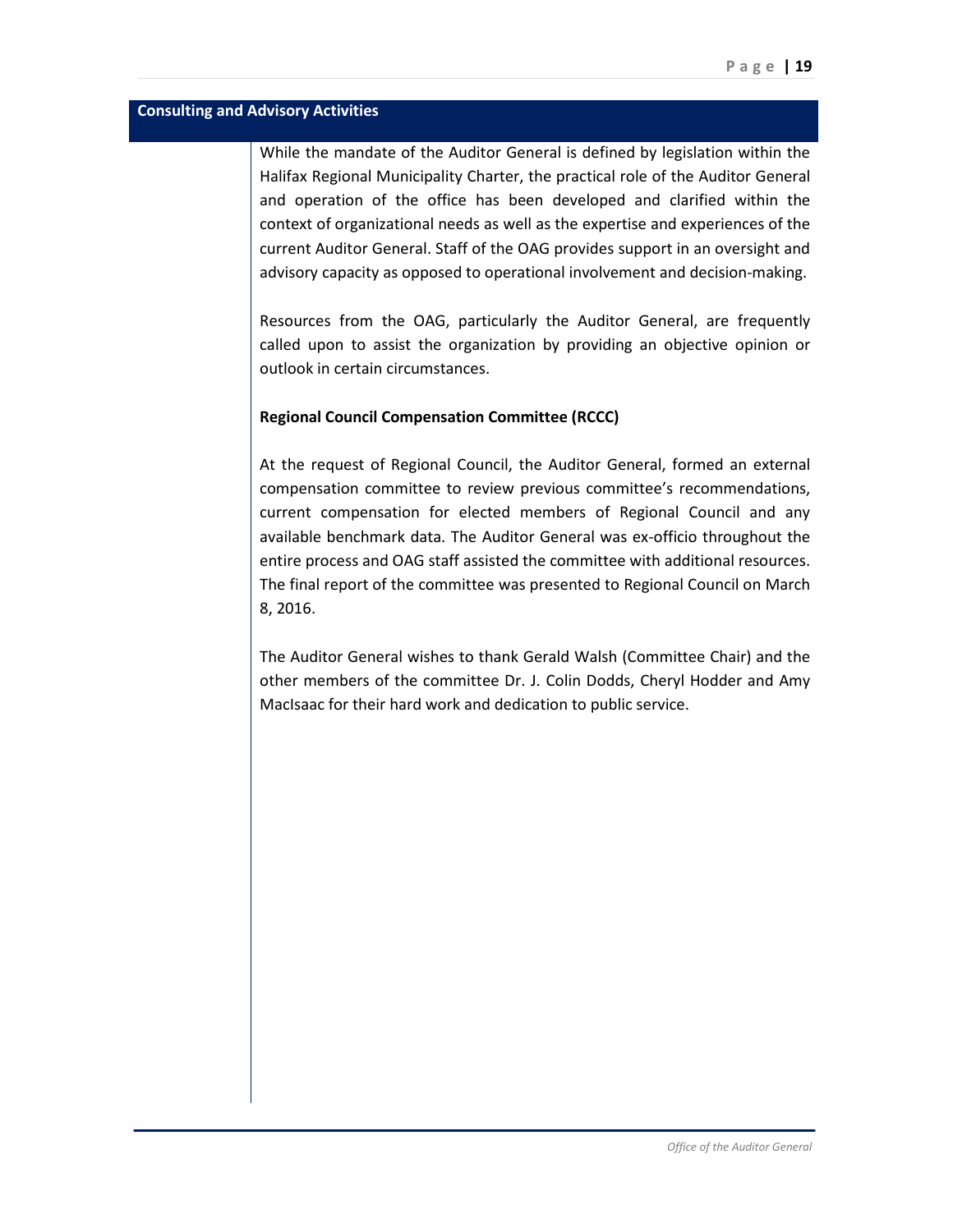## **T.I.P.S. Hotline: Taking Improvement and Performance Seriously**

Continuing the OAG's commitment to support the highest level of integrity of HRM's employees and value for the taxpayers' money, the OAG continues to employ the T.I.P.S. Hotline. The T.I.P.S. Hotline is used by HRM staff as well as members of the public and is located on the OAG webpage at [https://apps.halifax.ca/auditor-general/.](https://apps.halifax.ca/auditor-general/)

The T.I.P.S. Hotline allows the OAG to capture and evaluate concerns or complaints of potential inefficiencies (waste) or fraud (potentially illegal/irregular behaviour) involving HRM resources. The T.I.P.S. Hotline augments other reporting services for the organization.

As with the T.I.P.S. Hotline telephone initiative (902-490-1144), all online submissions are held in strict confidence and are not shared in any way.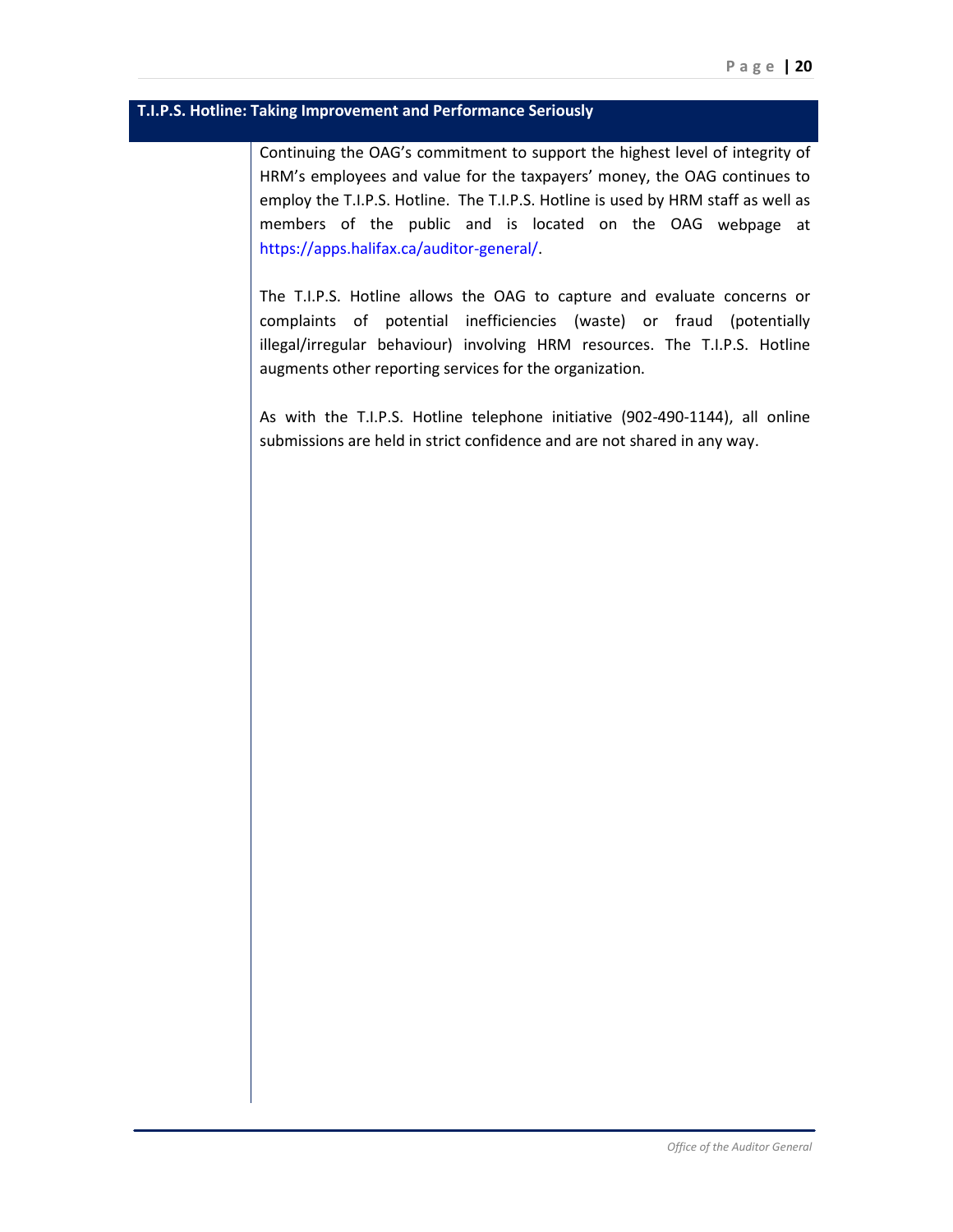| 2015/2016 Projects |                                                                               |
|--------------------|-------------------------------------------------------------------------------|
|                    | Table 1 shows details around the various projects undertaken by the OAG for   |
|                    | the period April 1, 2015 to March 31, 2016. During fiscal year 2015/2016, the |
|                    | OAG released five reports which included planned performance reviews as       |
|                    | well as projects based on emerging issues involving processes and internal    |
|                    | controls. In addition, there were four active projects in various stages of   |
|                    | completion at the time of the writing of this annual report.                  |

| <b>Report Title</b>                                                                                                                  | <b>Date</b>       | <b>Synopsis of Objectives</b>                                                                                                                                                                                                                                                                                                   | <b>Recommendations</b> |
|--------------------------------------------------------------------------------------------------------------------------------------|-------------------|---------------------------------------------------------------------------------------------------------------------------------------------------------------------------------------------------------------------------------------------------------------------------------------------------------------------------------|------------------------|
| A Performance<br><b>Review of Risk</b><br>Management: Fuel<br>Spill at Halifax<br>Transit <sup>©</sup>                               | <b>March 2015</b> | To identify the internal controls in<br>place to manage fuel inventory at<br>Halifax Transit and areas where<br>improvement is needed. To determine<br>compliance with petroleum<br>management legislation. To<br>understand how the environmental<br>risks associated with petroleum at<br>Halifax Transit were being managed. | 8                      |
| Compliance Review<br>of Expenses: Mayor,<br>Councillors, Senior<br>Management and<br>Staff, 2013/14 <sup>©</sup>                     | April 2015        | The main objective of this project was<br>compliance in nature. The focus was<br>to verify adherence to the<br><b>Employment Expense Reimbursement</b><br>Policy and the Purchasing Card Policy<br>in place at the time of the<br>expenditure.                                                                                  | $\overline{7}$         |
| <b>Performance Review</b><br>of Halifax Regional<br>Municipality's<br>Building Standards-<br>Permits and<br>Inspections <sup>®</sup> | <b>July 2015</b>  | This review was to identify<br>opportunities to improve operational<br>efficiency and effectiveness of permit<br>and inspection services provided<br>through HRM's Building Standards<br>Division.                                                                                                                              | 15                     |
| Follow-Up Review of<br><b>Halifax Regional</b><br>Municipality<br>Overtime <sup>©</sup>                                              | November<br>2015  | To provide assurance as to the<br>completion of the recommendations<br>of the 2010 report 'Corporate<br>Overtime - Risk and Opportunity -<br>Phase I'. In addition, to review trends<br>in overtime data and to provide<br>follow-up commentary around the<br>current use of overtime across HRM<br>business units.             | 3 new<br>(9 reissued)  |

## **Table 1 – Summary of Projects Completed for the period April 1, 2015 to March 31, 2016**